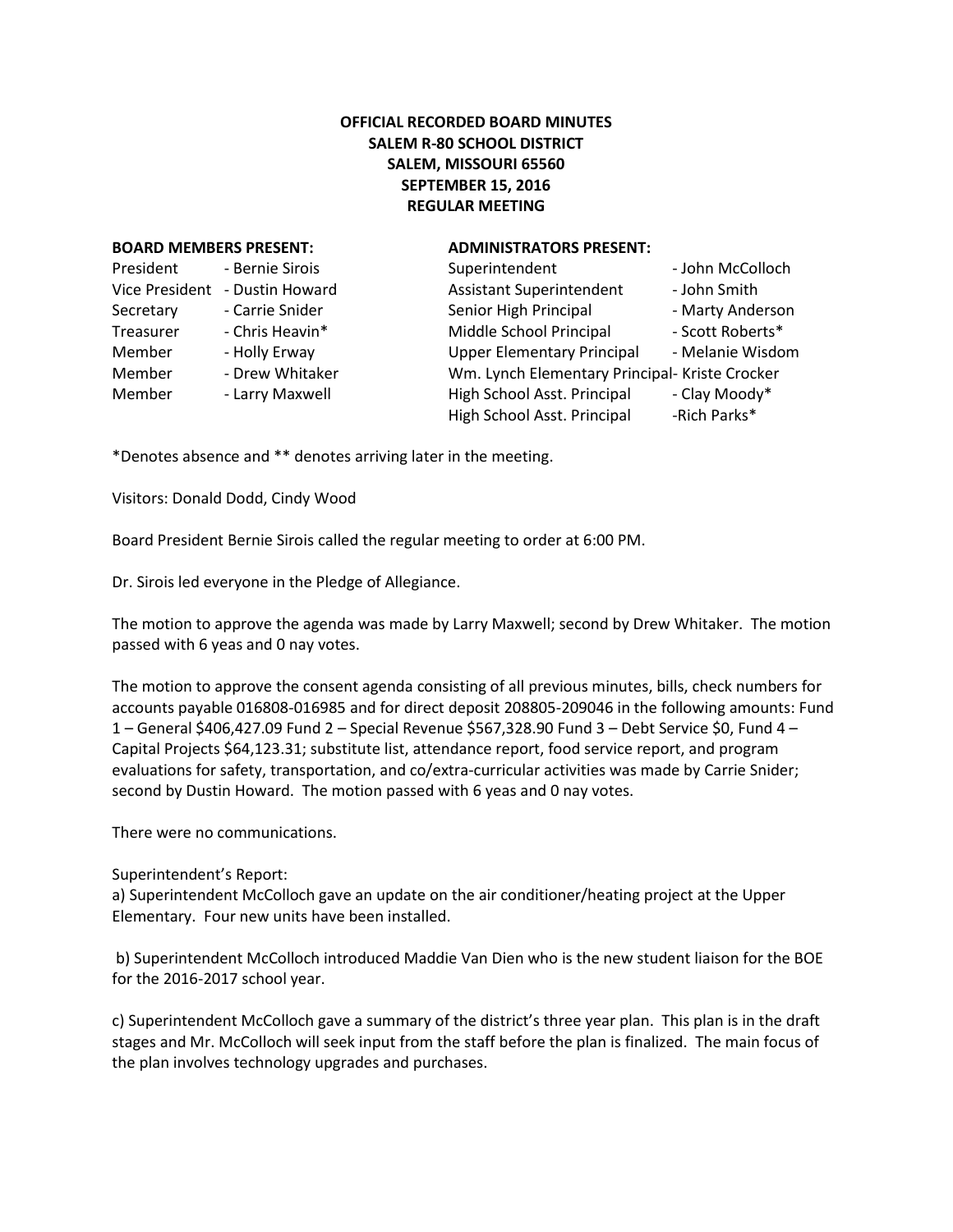Principal's Reports:

a) William Lynch Elementary

- PBS Theme: Safe, respectful learning is our superpower.
- Students of the Month are Ava Shaw, Tyler Hogan, Bailey Jones, Ellie Combs, Alayah Lough, Trenton Mischke, Brogan Carty, Sophia Decker, Harlie Click, Jett Sanders, Audrey Green, Paisleigh Decker, Morgan Chrisman.
- A support organization called Friends of William Lynch has formed to offer assistance to WLE in a variety of forms. Details about their next meeting will be announced.
- $\bullet$  Our first Superhero lunch was on September 9<sup>th</sup>. Chief Steelman, a local superhero, came to celebrate with our Super Learners.
- $\bullet$  We celebrated Grandparents' Day with a Grand Event on September 9<sup>th</sup>. Our students invited special adults in their lives to come and experience WLE together.
- $\bullet$  WLE observed Patriots' Day on September 12<sup>th</sup> by inviting local heroes to visit for an assembly commemorating the victims and heroes of 9/11.
- Vision Exams are complete.
- Dental Exams will be done on Oct. 11-13.
- b) Upper Elementary
- We had 94.4% of our students here 90% of the time in the month of August. As of the August attendance report, we currently have 72% of our students with 100%. That's fantastic. We did have some sickness and a couple of surgeries of students who normally have great attendance, so I look forward to watching their numbers improve.
- Congratulations to the following students for being nominated for August Student of the Month: 2<sup>nd</sup> grade-Mackenzie Radford, Seth Moore, Emma Purcell, Zach Steelman, Aireal Gamroth, Cash Stidham, Kenlie Wilmont, and Quincey Steelman; 3<sup>rd</sup> grade-Eric Rothgeb, Emma Miller, MiraBella Donovan, David Sites, Brayden Luebbert, Ave Wofford, Gabryilla Prewett, Tucker Stringer, Osmar Ramirez, and Austin Cunningham; 4<sup>th</sup> grade-Blake Edwards, Jennie Stidham, Bryar Bobbitt, MaKynna Thompson, Isabell Crannell, Jaydn Atkinson, Scire' Goodson, and JJ Smith; 5<sup>th</sup> grade-Lindsey White, Trenton Pollard, Eli Brakensiek, Caroline Pryor, Rory Dahms, Paige Brandt-Sells, Jacob Bender, and Elexis Perkins. *Winners drawn for slushes were: 2nd grade- Kenlie Wilmont, 3rd grade-Brayden Luebbert, 4th grade-Bryar Bobbitt, and 5th grade-Paige Brandt-Sells.*
- Our building has celebrated three PBS celebrations for great behavior! We have had an extra recess, a read-out, and crazy sock day. We have also celebrated four "Positive Office Referrals" of our students referred by their teachers for being safe, respectful and responsible. The superheroes are climbing the buildings.
- Our 3<sup>rd</sup> grade attended Beef Days today at the Commons.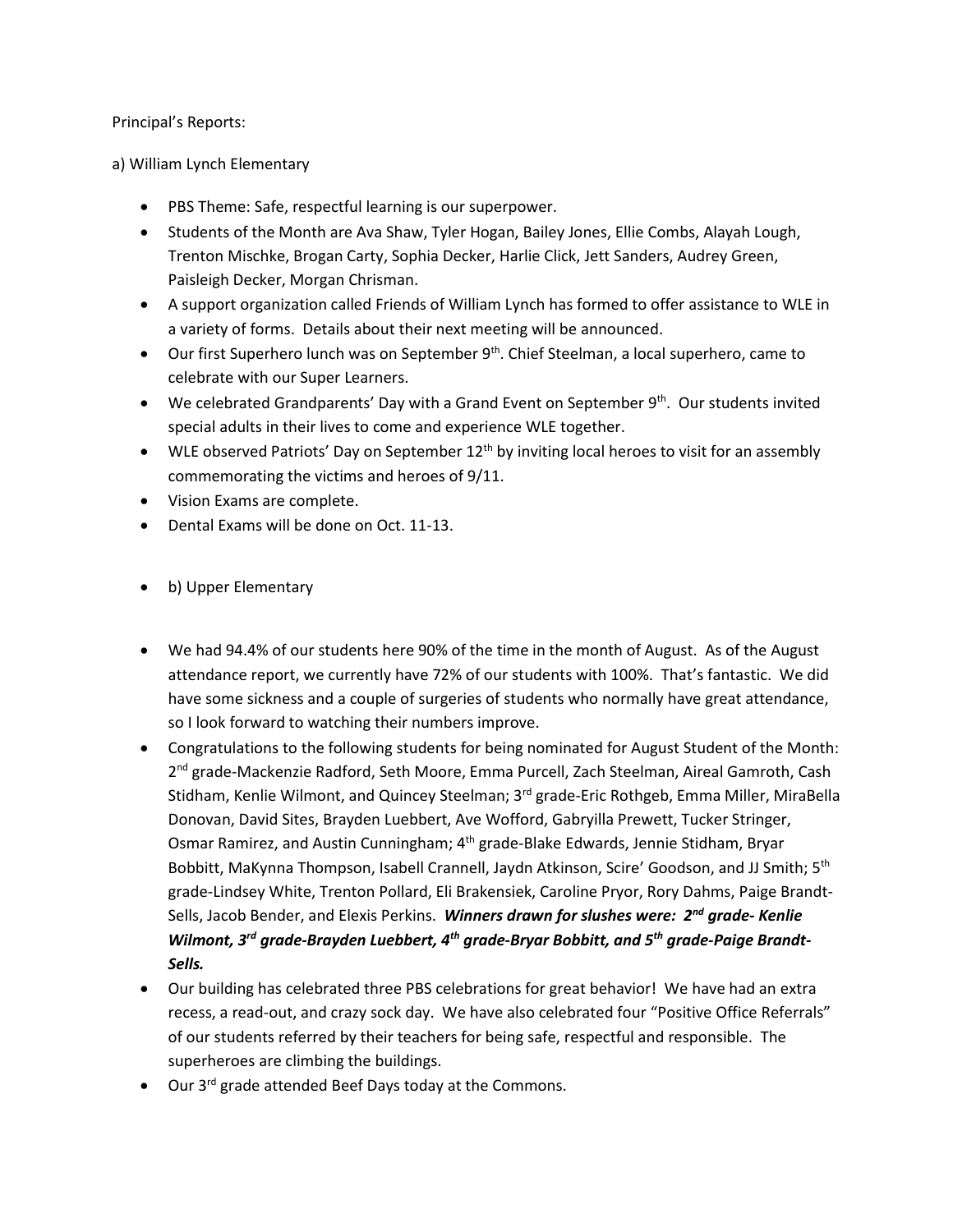- We have arrived at mid-quarter and will be sending progress reports home next week.
- $\bullet$  We honored Patriot Day and September 11<sup>th</sup> in our classrooms both on Friday and Monday. Many classes talked about the American symbols and brought in things they had at home that represented our country. Others wrote poems about what Patriot Day meant to them.
- $\bullet$  We are excited about the PD day on the 19<sup>th</sup>. With a lot going on that day, we will have a chance to cover several items that our teachers haven't had time for and understand them better.
- Tutoring has started at UE. We offer tutoring in different areas three days a week.
- c) Middle School
- Attendance at SMS August 17—September 14, 2016 is **97.45%**. 226 students enrolled at SMS. 203 of 226 students are at 90% or better in attendance. This is 89.8% of student population.
- Congratulations to Denise Stoner for placing  $2^{nd}$  and Ashton Hafner for placing  $12^{th}$  in the Middle School Cross Country meet held recently in Willow Springs. The team is running today in the Steelville meet.  $7<sup>th</sup>$  and  $8<sup>th</sup>$  Grade Football teams are in Mtn. Grove tonight for two games. The 8<sup>th</sup> grade is 0-1 on the season after an opening week loss to Rolla.
- Fall Sports pictures for middle school football, cross country, girls basketball and cheerleading will be on Wednesday, September 22<sup>nd</sup>.
- Picture retake day will be October 4<sup>th</sup>.
- BIG 5 Report for August 2016 is attached.
- Congratulations to our September students of the month: Alana Lilly and Miles Skaggs—6<sup>th</sup> Grade; Evelyn Labastida and Justin Lampkin—7<sup>th</sup> Grade; Alyvia Lunn and Dalton Kittrell—8<sup>th</sup> Grade and our September Teacher of the Month is Mrs. Kristi Steelman
- Thank you to the Salem News for providing newspapers for English and Social Studies Departments to use on a weekly basis for reading and writing lessons.
- STUCO elections will be held tomorrow, Friday, September  $16<sup>th</sup>$ .
- $\bullet$  Mid-Quarter is Friday, September 16<sup>th</sup>. Grades will go home on Tuesday, September 20<sup>th</sup>.
- d) High School
- Report by Maddie- Board Liaison
- Student of the Month
	- o Chad Robertson
	- o Olivia Erway
- Attendance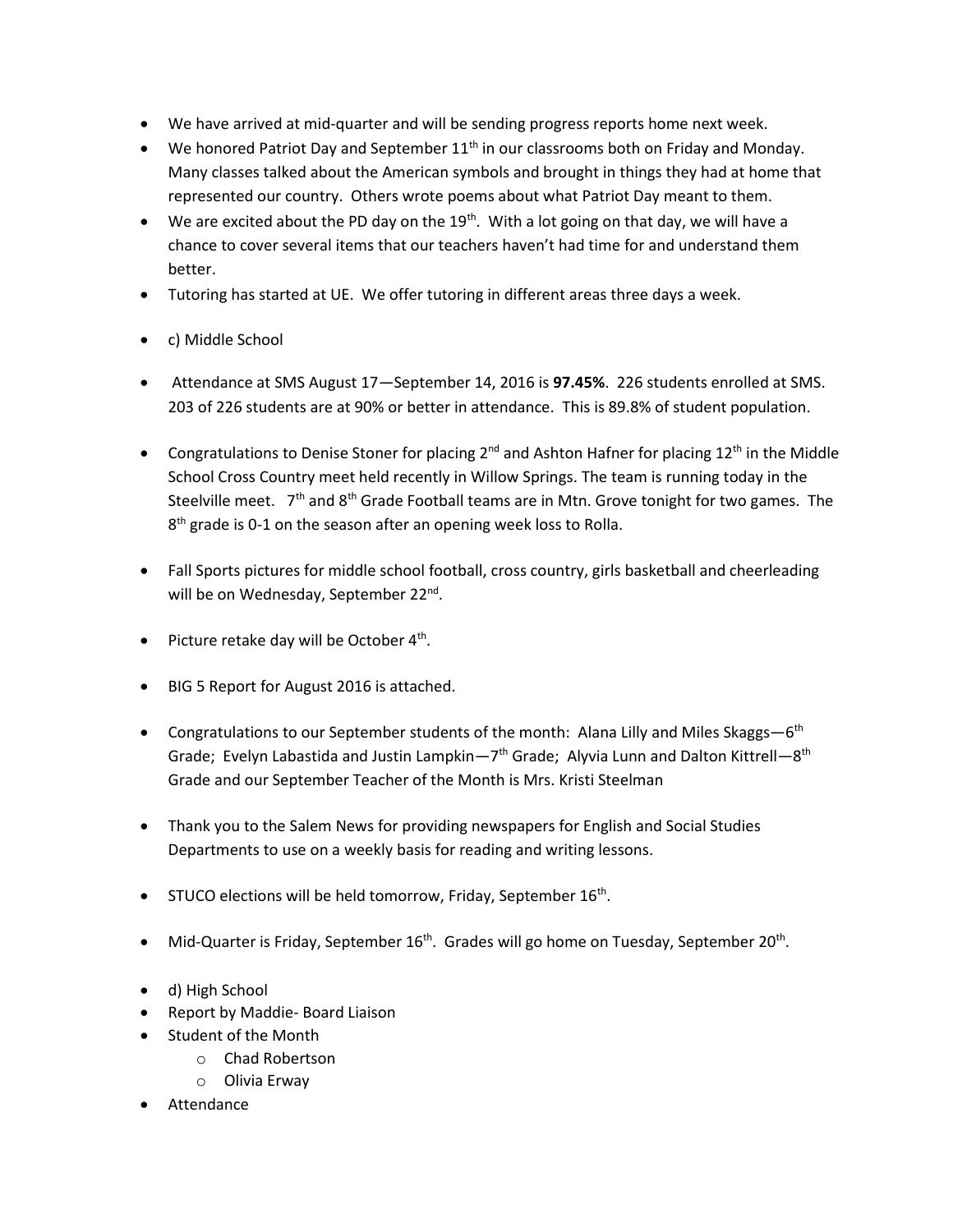- o ADA: 96.56
- o 90%/90%: 87.7%
- Enrollment
	- o Total- 595
		- $\blacksquare$  9<sup>th</sup>-166
		- $10^{th} 151$
		- $-11^{th} 150$
		- **12th-128**
- Learning Lab
	- o Learning Lab initiated last week.
		- From 3:15-5:15, M-TH
		- Homebound Support
		- **Discipline**
		- **Tutoring**
		- Information listed on:
			- District Web Site
			- Daily Bulletin
			- School Monitors
- EOC Rewards
	- o 9/9 we conducted EOC/ ACT Rewards.
		- Goals established by the EOC Teacher.
		- **Significant improvement in the Below Basic to Basic population.**
- Dual Enrollment
	- $\circ$  Sixty Four 11<sup>th</sup> and 12<sup>th</sup> grade students are participating in Dual enrollment for a total of 294 college credits \$27, 525 is the amount these students will spend on their dual enrollment.
	- o First semester classes includes; Elementary Spanish I, US History I, and English Comp. Forensic Science is also being offered through Drury University for the first time. That enrollment is not due until later in September.
	- o Year-long classes including College Algebra (most popular) and Calculus are also included in this information.
	- $\circ$  Students who are enrolled in the Drury University science classes (College Biology, and Anatomy & Physiology) will sign up for dual enrollment in January along with English Comp II, Elementary Spanish II, and US History II.
- STAR
	- o All Algebra 1 students have been Pre Tested, Baseline.
	- o All Math Courses will be tested by 12/1
	- o Math Department is involved in Training of this tool.
- Algebra 1 Flipped Instruction
	- o Conrad Prugh and Natalie Sellers have initiated Flipped Instruction.
		- **Daily Recorded Lessons on File.**
		- **Daily Lessons Posted.**